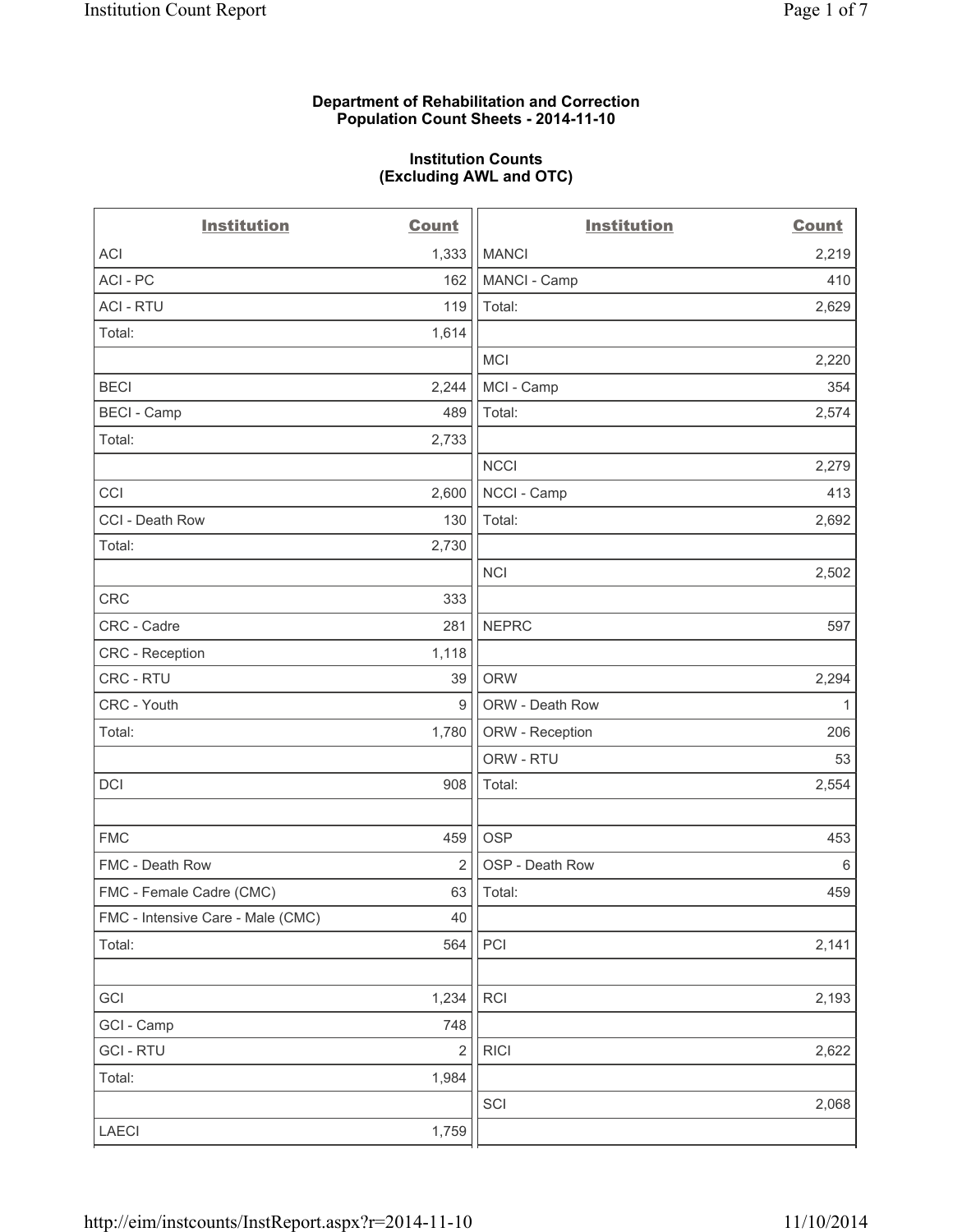|                          |       | <b>SOCF</b>      |                          | 1,126  |
|--------------------------|-------|------------------|--------------------------|--------|
| LECI                     | 1,936 | SOCF - RTU       |                          | 62     |
| LECI - Camp              | 188   | Total:           |                          | 1,188  |
| Total:                   | 2,124 |                  |                          |        |
|                          |       | <b>TCI</b>       |                          | 1,068  |
| LOCI                     | 2,262 | TCI - Camp       |                          | 451    |
|                          |       | Total:           |                          | 1,519  |
| <b>LORCI</b>             | 283   |                  |                          |        |
| LORCI - Cadre            | 233   | <b>TOCI</b>      |                          | 985    |
| <b>LORCI - Reception</b> | 1,157 | <b>TOCI - PC</b> |                          | 42     |
| Total:                   | 1,673 | Total:           |                          | 1,027  |
|                          |       |                  |                          |        |
| <b>MACI</b>              | 1,151 | <b>WCI</b>       |                          | 1,292  |
| MACI - Minimum           | 1,405 | WCI - RTU        |                          | 97     |
| Total:                   | 2,556 | Total:           |                          | 1,389  |
|                          |       |                  |                          |        |
|                          |       |                  | <b>Total Population:</b> | 50,841 |

\* The Total Population includes 38 Offenders with Reason Codes 30 & 31. \*\* The Total Population includes 32 Offenders with Reason Code 0A.

## **Male Population by Security Level (Include AWL and Exclude OTC)**

| <b>Security Level</b>  | <b>Body</b> | <b>AWL</b> | <u>(-OTC)</u> | <b>Total</b> |
|------------------------|-------------|------------|---------------|--------------|
| Total Level 5          | 113         | 0          | 0             | 113          |
| Total Level 4          | 1,783       | 17         | 16            | 1,784        |
| Total Level 3          | 11,451      | 146        | 88            | 11,509       |
| Total Level 2          | 17,387      | 238        | 168           | 17,457       |
| Total Level 1          | 15,749      | 217        | 122           | 15,844       |
| <b>Total Death Row</b> | 139         | 1          | 0             | 140          |
| <b>Total Male</b>      | 46,622      | 619        | 394           | 46,847       |

## **Female Population by Institution (Include AWL and Exclude OTC)**

| <b>Institution</b>       | <b>Body</b> | <b>AWL</b>   | $(-OTC)$ | <b>Total</b> |
|--------------------------|-------------|--------------|----------|--------------|
| <b>DCI</b>               | 908         | 11           | 6        | 913          |
| <b>FMC</b>               | 21          | 6            | 2        | 25           |
| FMC - Female Cadre (CMC) | 63          | $\mathbf{0}$ | 0        | 63           |
| <b>NEPRC</b>             | 597         | 24           |          | 614          |
| <b>ORW</b>               | 2,293       | 55           | 30       | 2,318        |
| <b>ORW - Death Row</b>   |             | 0            | 0        |              |
| ORW - Reception          | 206         |              |          | 206          |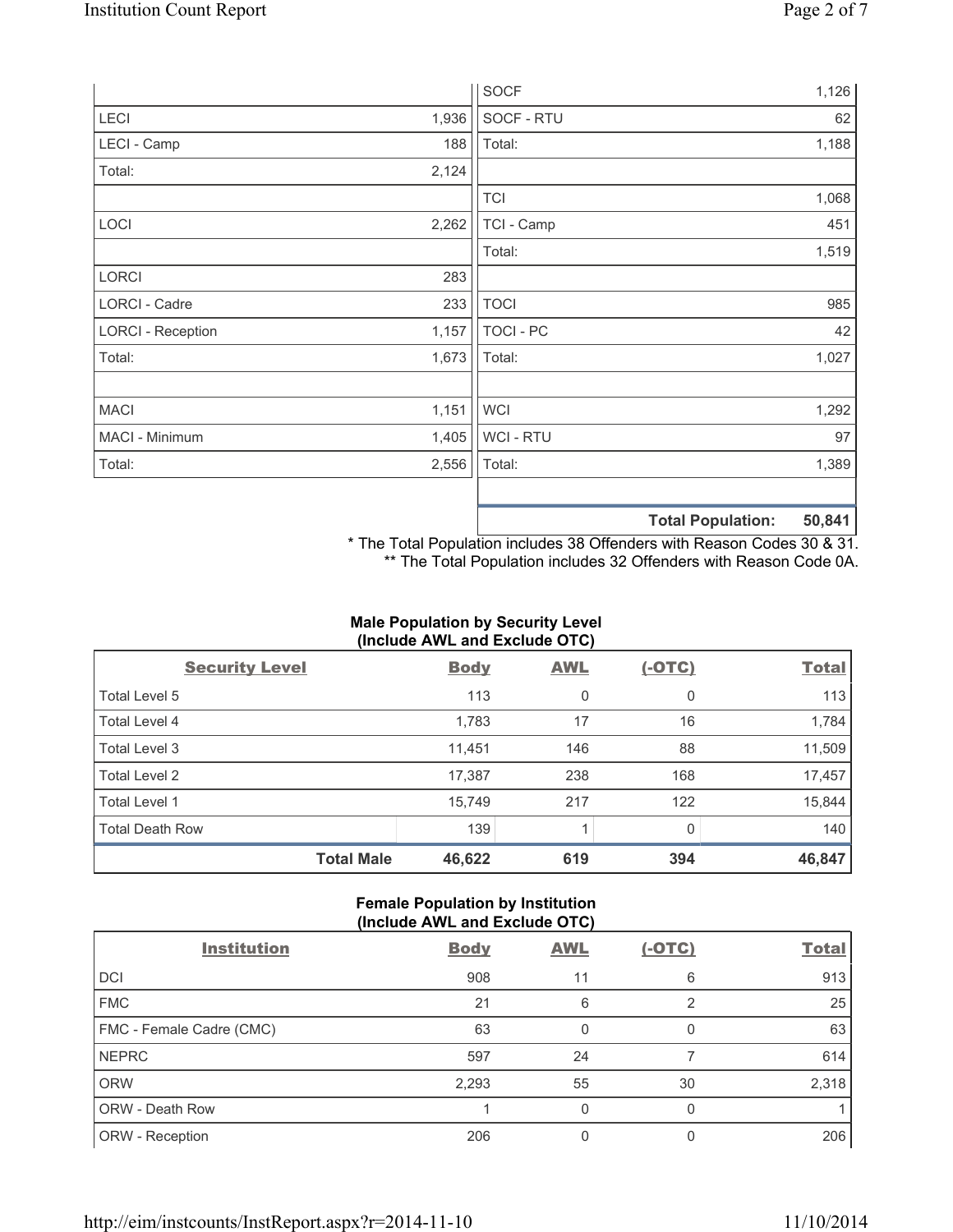| ORW - RTU |                          | 53     |     |     | 53     |
|-----------|--------------------------|--------|-----|-----|--------|
|           | <b>Total Female</b>      | 4.142  | 96  | 45  | 4,193  |
|           |                          |        |     |     |        |
|           | <b>Total Population:</b> | 50,764 | 715 | 439 | 51,040 |

### **Male Population by Institution: Security Level 5 (Include AWL and Exclude OTC)**

| <b>Institution</b>   | <b>Body</b> | <b>AWL</b> | $(-OTC)$ | <b>Total</b> |
|----------------------|-------------|------------|----------|--------------|
| <b>OSP</b>           | 113         |            |          | 113          |
| <b>Total Level 5</b> | 113         |            |          | 113          |

# **Male Population by Institution: Security Level 4 (Include AWL and Exclude OTC)**

| <b>Institution</b>   | <b>Body</b>    | <b>AWL</b>          | $(-OTC)$            | <b>Total</b> |
|----------------------|----------------|---------------------|---------------------|--------------|
| CRC                  | 12             | 0                   | $\mathsf{0}$        | 12           |
| CRC - Reception      | $\mathbf 1$    | $\mathsf 0$         | $\mathsf 0$         | 1            |
| CRC - RTU            | 1              | 0                   | $\mathsf 0$         | 1            |
| LECI                 | $\overline{2}$ | 0                   | $\mathsf{0}$        | $\sqrt{2}$   |
| LOCI                 | $\mathbf{1}$   | $\mathsf{O}\xspace$ | $\mathsf{O}\xspace$ | 1            |
| LORCI                | $\sqrt{3}$     | 1                   | $\mathbf 0$         | 4            |
| LORCI - Cadre        | 1              | $\mathsf{O}\xspace$ | $\mathsf{O}\xspace$ |              |
| <b>MANCI</b>         | $6\,$          | $\mathsf{O}\xspace$ | $\mathsf 0$         | $\,6$        |
| MCI                  | $\,6$          | 0                   | $\mathsf 0$         | 6            |
| <b>NCCI</b>          | 4              | 0                   | $\mathsf{O}\xspace$ | 4            |
| <b>OSP</b>           | 331            | 4                   | 4                   | 331          |
| RCI                  | $\,6$          | $\mathsf{O}\xspace$ | $\mathsf 0$         | 6            |
| SOCF                 | 1,107          | $10$                | $10$                | 1,107        |
| SOCF - RTU           | 62             | $\mathsf{O}\xspace$ | $\mathsf 0$         | 62           |
| <b>TCI</b>           | 1              | 0                   | $\mathsf 0$         | 1            |
| <b>TOCI</b>          | 184            | 1                   | 1                   | 184          |
| <b>TOCI - PC</b>     | 42             | $\mathsf{O}\xspace$ | $\mathsf 0$         | 42           |
| <b>WCI</b>           | 13             | $\mathbf{1}$        | 1                   | 13           |
| <b>Total Level 4</b> | 1,783          | 17                  | 16                  | 1,784        |

## **Male Population by Institution: Security Level 3 (Include AWL and Exclude OTC)**

| <b>Institution</b> | <b>Body</b> | <b>AWL</b> | $(-OTC)$ | <b>Total</b> |
|--------------------|-------------|------------|----------|--------------|
| <b>ACI</b>         | 23          |            |          | 26           |
| ACI - PC           | 95          |            |          | 95           |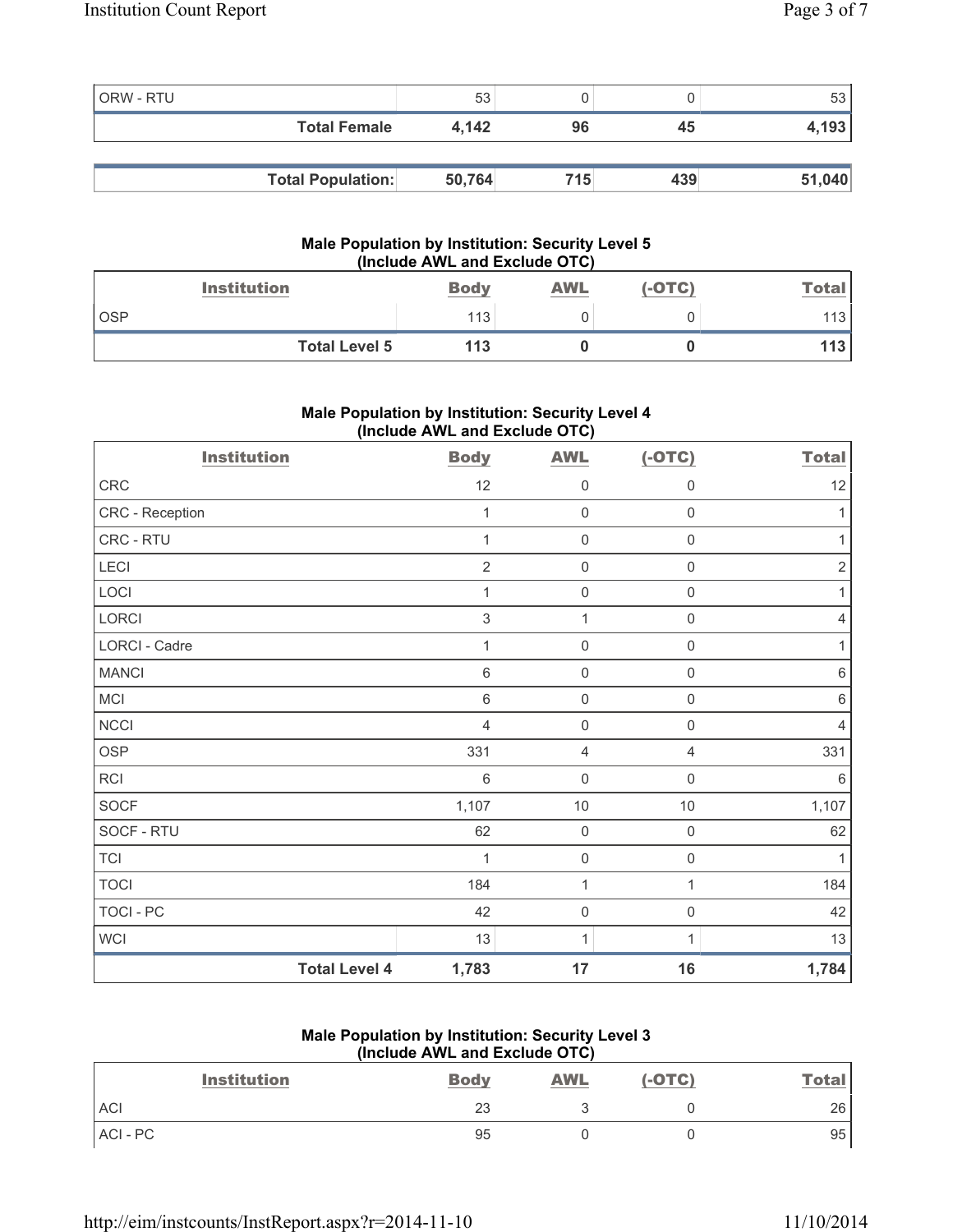| <b>ACI - RTU</b>                  | $\mathbf{1}$     | $\mathsf{O}\xspace$       | $\mathsf{O}\xspace$ | $\mathbf{1}$              |
|-----------------------------------|------------------|---------------------------|---------------------|---------------------------|
| <b>BECI</b>                       | $\sqrt{5}$       | $\mathsf 0$               | $\mathsf{O}\xspace$ | $\mathbf 5$               |
| CCI                               | $\overline{7}$   | $\mathsf{O}\xspace$       | $\mathsf{O}\xspace$ | $\overline{7}$            |
| CRC                               | 97               | $\ensuremath{\mathsf{3}}$ | $\mathsf 3$         | 97                        |
| CRC - Cadre                       | 205              | $\mathsf{O}\xspace$       | $\mathsf 0$         | 205                       |
| CRC - Reception                   | 736              | 12                        | 9                   | 739                       |
| CRC - RTU                         | 15               | $\mathsf 0$               | $\mathsf{O}\xspace$ | 15                        |
| CRC - Youth                       | 1                | $\mathsf{O}\xspace$       | $\mathsf 0$         | 1                         |
| <b>FMC</b>                        | $\sqrt{3}$       | $\mathsf{O}\xspace$       | $\mathsf{O}\xspace$ | $\ensuremath{\mathsf{3}}$ |
| FMC - Intensive Care - Male (CMC) | $\,8\,$          | $\mathsf 0$               | $\mathsf{O}\xspace$ | $\,8\,$                   |
| GCI                               | $\overline{2}$   | $\mathsf{O}\xspace$       | $\mathsf{O}\xspace$ | $\overline{2}$            |
| <b>LAECI</b>                      | $\boldsymbol{9}$ | $\mathsf{O}\xspace$       | $\mathsf{O}\xspace$ | $\boldsymbol{9}$          |
| LECI                              | 1,837            | $17\,$                    | 16                  | 1,838                     |
| LOCI                              | $\sqrt{3}$       | $\mathsf{O}\xspace$       | $\mathsf{O}\xspace$ | $\sqrt{3}$                |
| LORCI                             | 83               | 22                        | 21                  | 84                        |
| LORCI - Cadre                     | 203              | $\mathsf{O}\xspace$       | $\mathsf 0$         | 203                       |
| <b>LORCI - Reception</b>          | 716              | $\mathbf{1}$              | $\mathsf 0$         | 717                       |
| <b>MACI</b>                       | $\mathbf{1}$     | $\mathsf{O}\xspace$       | $\mathsf{O}\xspace$ | $\mathbf{1}$              |
| <b>MANCI</b>                      | 2,170            | 20                        | 12                  | 2,178                     |
| MCI                               | $\overline{2}$   | $\mathsf{O}\xspace$       | $\mathsf{O}\xspace$ | $\sqrt{2}$                |
| <b>NCCI</b>                       | 16               | $\mathsf 0$               | $\mathsf{O}\xspace$ | 16                        |
| <b>NCI</b>                        | $\,6\,$          | $\mathsf{O}\xspace$       | $\mathsf 0$         | $\,6\,$                   |
| <b>OSP</b>                        | 1                | $\mathsf 0$               | $\mathsf{O}\xspace$ | $\mathbf{1}$              |
| PCI                               | 46               | $\mathbf{1}$              | $\mathsf{O}\xspace$ | 47                        |
| RCI                               | 1,990            | 24                        | $17$                | 1,997                     |
| <b>RICI</b>                       | 10               | $\mathbf{1}$              | $\mathbf{1}$        | $10$                      |
| SCI                               | 15               | $\mathsf 0$               | 0                   | 15                        |
| SOCF                              | 18               | $\mathsf{O}\xspace$       | $\mathsf{O}\xspace$ | $18$                      |
| <b>TCI</b>                        | 1,001            | 20                        | 5                   | 1,016                     |
| TCI - Camp                        | $\mathbf{1}$     | $\mathsf{O}\xspace$       | $\mathsf{O}\xspace$ | $\mathbf{1}$              |
| <b>TOCI</b>                       | 792              | $\ensuremath{\mathsf{3}}$ | $\mathbf{1}$        | 794                       |
| <b>WCI</b>                        | 1,239            | $19$                      | $\mathfrak{S}$      | 1,255                     |
| WCI - RTU                         | 94               | $\mathsf{O}\xspace$       | $\mathsf{O}\xspace$ | 94                        |
| <b>Total Level 3</b>              | 11,451           | 146                       | 88                  | 11,509                    |

## **Male Population by Institution: Security Level 2 (Include AWL and Exclude OTC)**

|            | <b>Institution</b> | <b>Body</b> | <b>AWL</b> | $(-OTC)$ | <u>Total</u> |
|------------|--------------------|-------------|------------|----------|--------------|
| <b>ACI</b> |                    | 568         | 'n         | L.       | 57'          |
|            |                    |             |            |          |              |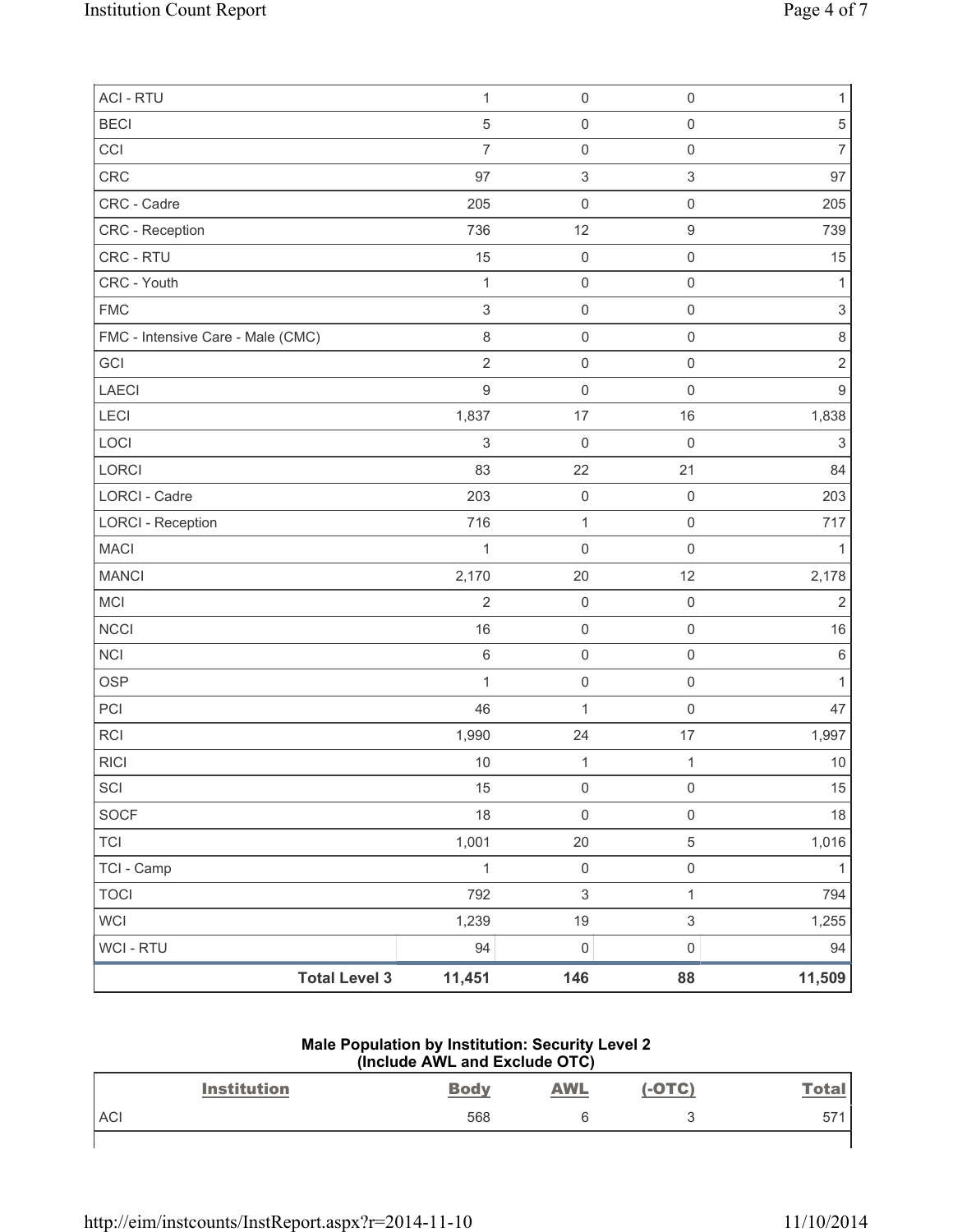| ACI - PC                          | 47           | $\mathsf{O}\xspace$ | $\mathsf 0$         | 47             |
|-----------------------------------|--------------|---------------------|---------------------|----------------|
| <b>ACI - RTU</b>                  | 72           | $\mathsf 0$         | $\mathsf{O}\xspace$ | 72             |
| <b>BECI</b>                       | 1,543        | 20                  | 15                  | 1,548          |
| CCI                               | 1,730        | 11                  | $\,$ 5 $\,$         | 1,736          |
| CRC                               | 98           | $\,8\,$             | 5                   | 101            |
| CRC - Cadre                       | 68           | $\mathsf 0$         | $\mathsf 0$         | 68             |
| CRC - Reception                   | 135          | $\mathbf 5$         | $\overline{2}$      | 138            |
| CRC - RTU                         | 22           | $\mathsf{O}\xspace$ | $\mathsf{O}\xspace$ | 22             |
| CRC - Youth                       | $\,8\,$      | $\mathsf 0$         | $\mathsf 0$         | $\,8\,$        |
| <b>FMC</b>                        | 8            | $\mathbf 1$         | $\mathsf 0$         | $\mathsf g$    |
| FMC - Intensive Care - Male (CMC) | 19           | $\mathbf{1}$        | $\mathsf{O}\xspace$ | 20             |
| GCI                               | 755          | $\overline{7}$      | $\,$ 5 $\,$         | 757            |
| LAECI                             | 1,092        | 21                  | 15                  | 1,098          |
| LECI                              | 86           | $\mathsf{O}\xspace$ | $\mathsf 0$         | 86             |
| LOCI                              | 1,080        | $10$                | $\,$ 5 $\,$         | 1,085          |
| LORCI                             | 116          | 19                  | 15                  | 120            |
| <b>LORCI - Cadre</b>              | 20           | $\mathsf 0$         | $\mathsf 0$         | 20             |
| <b>LORCI - Reception</b>          | 321          | $\,$ 5 $\,$         | 5                   | 321            |
| <b>MACI</b>                       | 1,150        | $\sqrt{5}$          | 5                   | 1,150          |
| <b>MANCI</b>                      | 29           | $\mathsf{O}\xspace$ | $\mathsf 0$         | 29             |
| MCI                               | 1,702        | 26                  | 22                  | 1,706          |
| MCI - Camp                        | $\mathbf{1}$ | $\mathbf 0$         | $\mathsf{O}\xspace$ |                |
| <b>NCCI</b>                       | 1,644        | 19                  | 16                  | 1,647          |
| NCCI - Camp                       | 13           | $\mathbf{1}$        | $\mathbf{1}$        | 13             |
| <b>NCI</b>                        | 1,720        | 30                  | 24                  | 1,726          |
| PCI                               | 834          | $\overline{7}$      | 1                   | 840            |
| RCI                               | 197          | 1                   | $\mathsf{O}\xspace$ | 198            |
| <b>RICI</b>                       | 1,199        | 20                  | 16                  | 1,203          |
| SCI                               | 1,042        | 14                  | $\,8\,$             | 1,048          |
| <b>TCI</b>                        | 18           | $\mathbf 1$         | $\mathsf{O}\xspace$ | 19             |
| <b>TOCI</b>                       | $\,8\,$      | $\mathsf{O}\xspace$ | $\mathsf{O}\xspace$ | 8              |
| WCI                               | 40           | $\mathsf 0$         | $\mathsf 0$         | 40             |
| WCI - RTU                         | $\mathbf 2$  | $\mathsf{O}\xspace$ | $\mathsf 0$         | $\overline{2}$ |
| <b>Total Level 2</b>              | 17,387       | 238                 | 168                 | 17,457         |

### **Male Population by Institution: Security Level 1 (Include AWL and Exclude OTC)**

| <b>Institution</b> | <b>Body</b> | <b>AWL</b> | $(-OTC)$ | <b>Total</b> |
|--------------------|-------------|------------|----------|--------------|
| <b>ACI</b>         | 742         |            |          | 746          |
| ACI-PC             | 20          |            |          | 20           |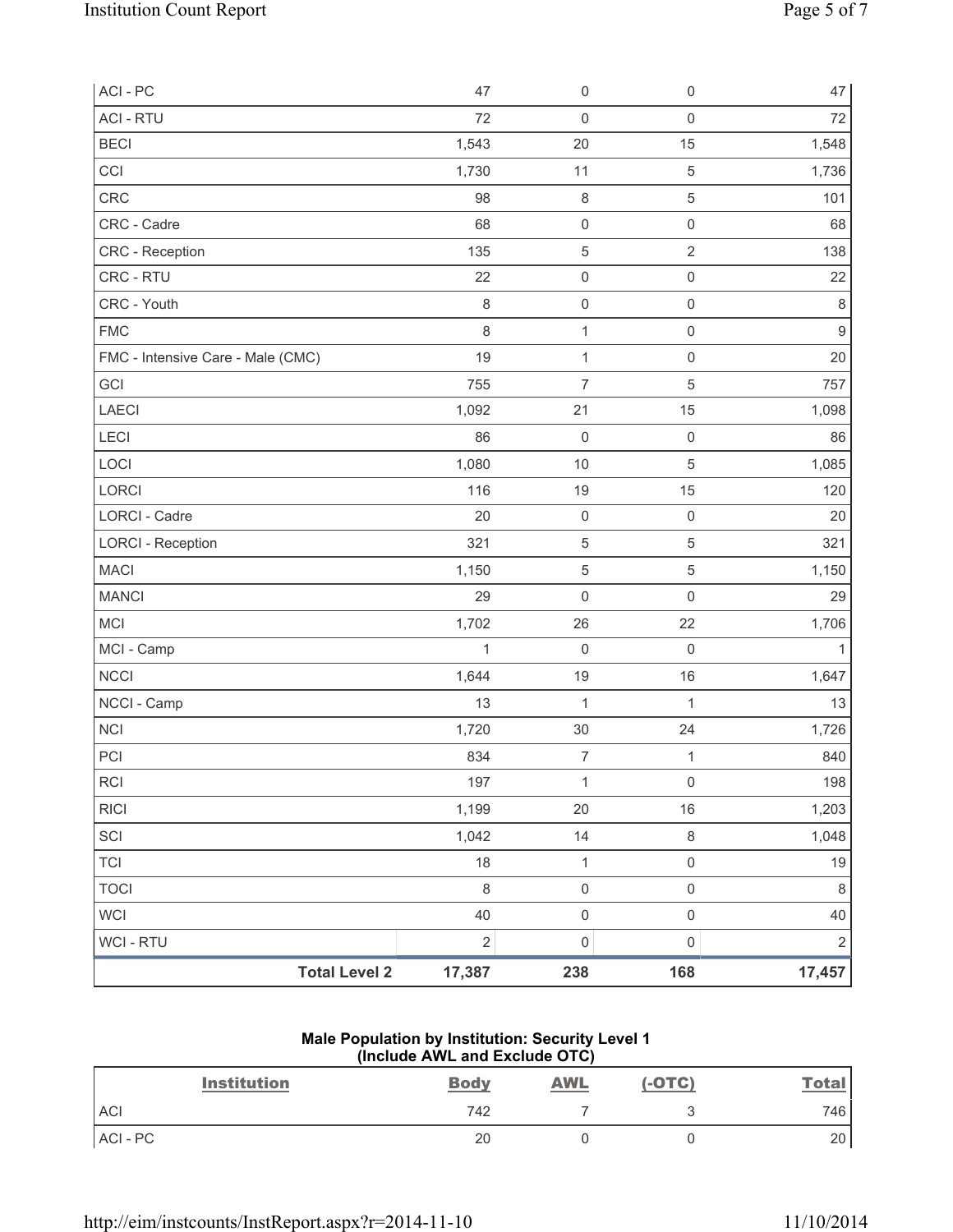| TCI - Camp                               | 450              | $\mathsf{O}\xspace$                   | $\mathsf{O}\xspace$                   | 450            |
|------------------------------------------|------------------|---------------------------------------|---------------------------------------|----------------|
| <b>TCI</b>                               | 47               | $\,6\,$                               | $\overline{2}$                        | 51             |
| SCI                                      | 1,010            | $\,6\,$                               | $\mathfrak{S}$                        | 1,013          |
| <b>RICI</b>                              | 1,413            | 20                                    | $10$                                  | 1,423          |
| PCI                                      | 1,261            | 27                                    | 9                                     | 1,279          |
| <b>OSP</b>                               | $\overline{7}$   | $\mathsf{O}\xspace$                   | $\mathsf{O}\xspace$                   | $\overline{7}$ |
| <b>NCI</b>                               | 776              | 11                                    | 8                                     | 779            |
| NCCI - Camp                              | 400              | $\mathsf 0$                           | $\mathsf{O}\xspace$                   | 400            |
| <b>NCCI</b>                              | 615              | 13                                    | 8                                     | 620            |
| MCI - Camp                               | 353              | 1                                     | $\mathbf{1}$                          | 353            |
| <b>MCI</b>                               | 510              | $\,8\,$                               | 3                                     | 515            |
| MANCI - Camp                             | 410              | $\mathsf 0$                           | $\mathsf{O}\xspace$                   | 410            |
| <b>MANCI</b>                             | 14               | $\,8\,$                               | 6                                     | 16             |
| MACI - Minimum                           | 1,405            | 22                                    | 15                                    | 1,412          |
| <b>LORCI - Reception</b>                 | 119              | $\mathbf 1$                           | $\mathbf{1}$                          | 119            |
| LORCI - Cadre                            | $\boldsymbol{9}$ | $\mathsf 0$                           | $\mathsf{O}\xspace$                   | $9\,$          |
| <b>LORCI</b>                             | 81               | 13                                    | 11                                    | 83             |
| LOCI                                     | 1,178            | 8                                     | $\overline{4}$                        | 1,182          |
| LECI - Camp                              | 188              | $\mathsf{O}\xspace$                   | $\mathsf{O}\xspace$                   | 188            |
| LECI                                     | 11               | $\mathbf{2}$                          | 1                                     | 12             |
| <b>LAECI</b>                             | 657              | 11                                    | 8                                     | 660            |
| <b>GCI - RTU</b>                         | $\overline{2}$   | $\mathsf{O}\xspace$                   | $\mathsf 0$                           | $\overline{2}$ |
| GCI - Camp                               | 748              | $\mathbf{1}$                          | $\mathbf{1}$                          | 748            |
| FMC - Intensive Care - Male (CMC)<br>GCI | 13<br>477        | $\mathsf{O}\xspace$<br>$\overline{7}$ | $\mathsf{O}\xspace$<br>$\overline{4}$ | 13<br>480      |
| <b>FMC</b>                               | 427              | $\overline{4}$                        | 3                                     | 428            |
| CRC - RTU                                | $\mathbf{1}$     | $\mathsf 0$                           | $\mathsf{O}\xspace$                   | 1              |
| <b>CRC</b> - Reception                   | 243              | $\overline{4}$                        | $\mathsf 3$                           | 244            |
| CRC - Cadre                              | 8                | $\mathsf{O}\xspace$                   | $\mathsf{O}\xspace$                   | $\,8\,$        |
| <b>CRC</b>                               | 61               | $\overline{4}$                        | $\overline{4}$                        | 61             |
| CCI                                      | 863              | $\boldsymbol{9}$                      | 3                                     | 869            |
| <b>BECI - Camp</b>                       | 488              | $\mathbf 0$                           | $\mathsf{O}\xspace$                   | 488            |
| <b>BECI</b>                              | 696              | 24                                    | 11                                    | 709            |
| <b>ACI - RTU</b>                         | 46               | $\mathsf 0$                           | $\mathsf 0$                           | 46             |

# **High Offender ID's**

Correctional Reception Center: A710664